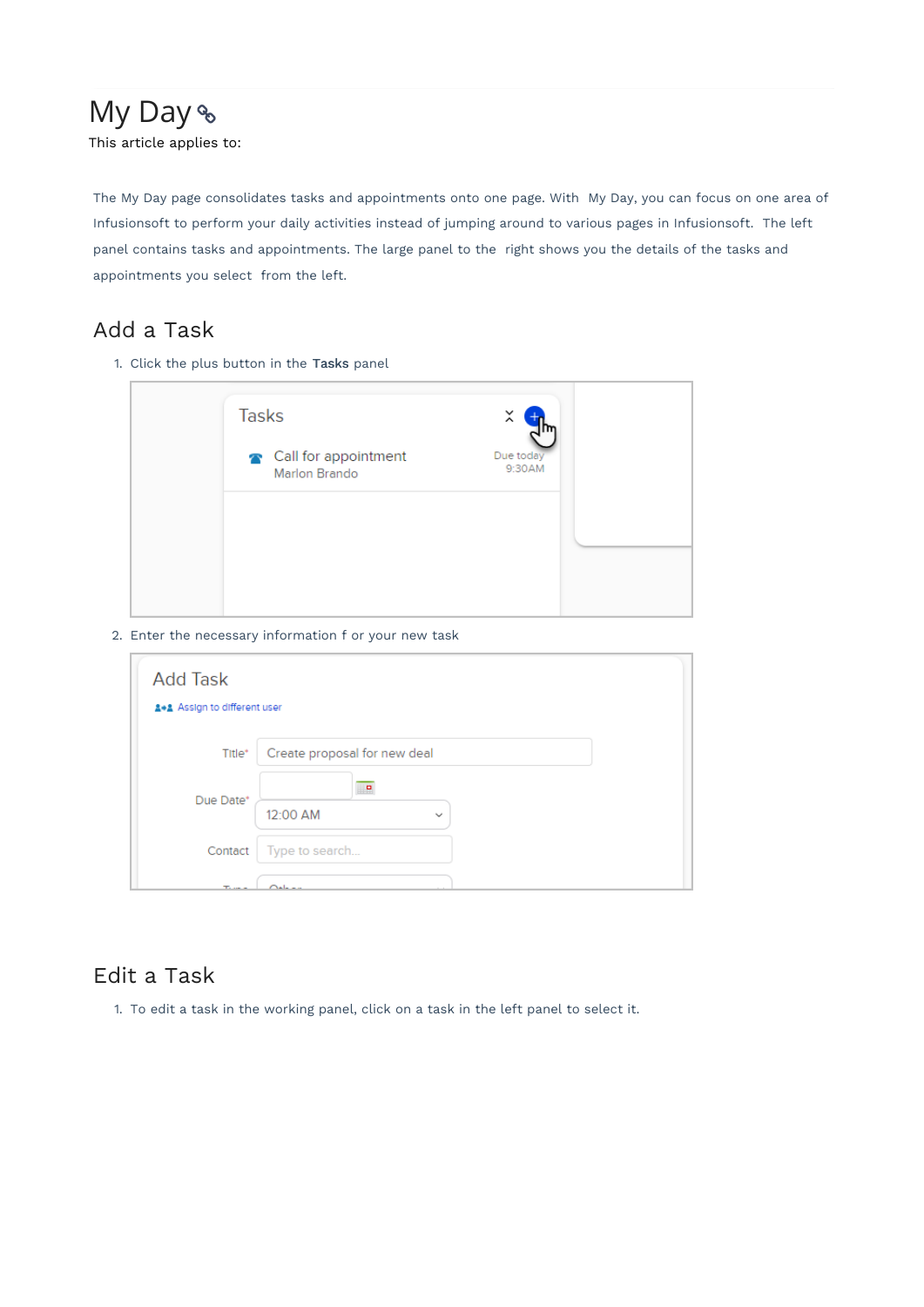| <b>Tasks</b>                          | $\times$ 0          |  |
|---------------------------------------|---------------------|--|
| Prepare for July<br>H                 | Due today<br>3:00AM |  |
| Call for appointment<br>Marlon Brando | Due today<br>9:30AM |  |
|                                       |                     |  |

2. The task details will appear in the right hand panel, along with icons for Edit and Delete. Click the Edit icon in the right hand panel to bring up the edit task screen.

| $\times$ Call for appointment |                         |                                 |
|-------------------------------|-------------------------|---------------------------------|
| <b>Marlon Brando</b>          |                         | M<br>₩                          |
| Company                       | Phone 1                 | Email<br>mb98345*&*&^@email.com |
| State (Billing)               | Person Type<br>Customer |                                 |

3. The edit screen is the same as the creation screen.

| <b>Edit Task</b><br>Assign to different user |                                                |
|----------------------------------------------|------------------------------------------------|
| Title*                                       | Call for appointment                           |
| Due Date*                                    | 07-15-2020<br>$09:30$ $\sim$<br>$\blacksquare$ |
| Contact                                      | <b>Marlon Brando</b>                           |
| Type                                         | Call<br>$\checkmark$                           |

Once a task has been edited and saved, the task remains selected in the list and the right panel displays the task details. If the due date has been changed, and the task no longer falls into the display criteria for the working tab, then the right panel will return to the default blank view.

### Completing a Task

Г

To complete a task, simply click the check box next to the task title. The task will be struck through. The completed task will be removed from the Working tab and archived in the Task Note Report under Admin >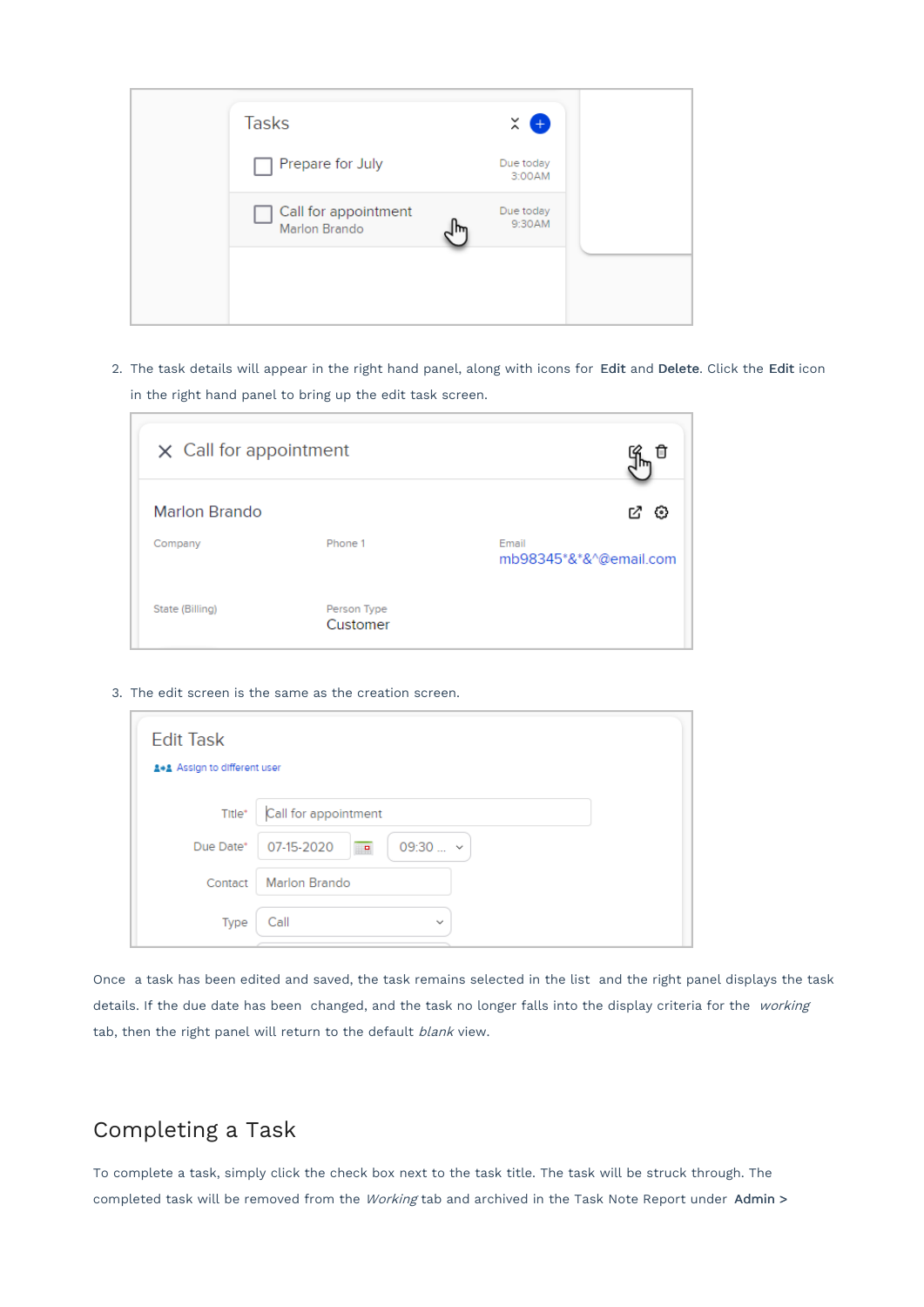#### Reports.



For tasks that have legacy completion scenarios (outcomes) that trigger automation, a modal with scenario options is presented to you when the checkbox is clicked. You must choose a scenario and click Save to complete the task.

Once a task has been completed, the task details are presented in a read only state, and cannot be deleted or edited. If there is a contact associated with the task, and the contact record is showing, you will still be able to perform actions on the business card's action pane.

#### Manage Appointments

The Appointments panel on the My Day page displays your appointments for today and tomorrow. Each appointment includes:

- Appointment Title (Character limited to one line. If the title needs to extend beyond one line, it is shortened with ellipses. On mouse-over, a tool-tip will appear with the entire appointment title.)
- Start Time & End Time
- Location (only displays if you specify the location.)
- Attendee (only one attendee can be attached to an appointment.)

| Appointments                                 | $\times$ $\bullet$ |  |
|----------------------------------------------|--------------------|--|
| Amy's birthday<br>Today, All Day             |                    |  |
| Morning meeting<br>Today, 8:30AM - 10:00AM   |                    |  |
| Lunch with Shawn<br>Today, 11:30AM - 12:15PM |                    |  |
| Ctaff monting                                |                    |  |

Appointments consist of the following elements:

- Title The Title is required
- Contact (optional) If the appointment is tied to a contact record, start typing the name of the person and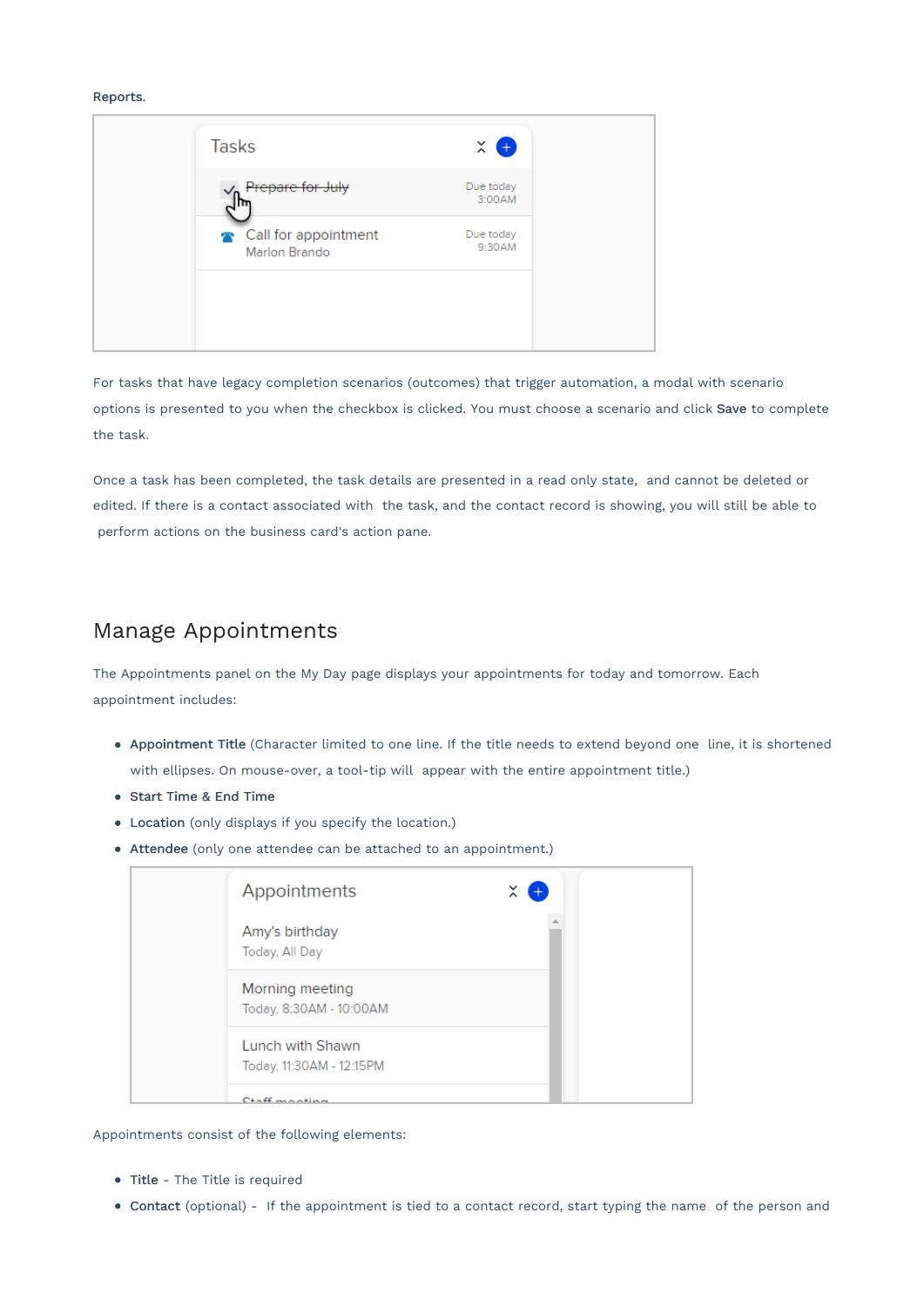choose the person from the drop-down list.

- Location (optional) Enter in the name of the location of the appointment.
- Start Date/Time
- End Date/Time
- Description Optional details that you can enter.

#### Manage Opportunities

The Opportunities panel on the My Day page displays your Opportunities for today and tomorrow. Each Opportunity includes:

- Opportunity Title (Character limited to one line. If the title needs to extend beyond one line, it is shortened with ellipses. On mouse-over, a tool-tip will appear with the entire opportunity title.)
- Due date: Will show you when the Opportunity is due
- Follow up Type: Type of Opportunity follow-up that is required.



Opportunities Consist of:

- Title: The title of the Opportunity
- Opportunity Action and Date: The type of Opportunity action along with due date will show up below the Opportunity Title
- Company: Company that the Opportunity's contact is associated with
- Phone 1: Phone number of the contact associated with the Opportunity
- Email: Email address associated with the contact of the Opportunity
- Person Type: Person type of the contact associated with the Opportunity